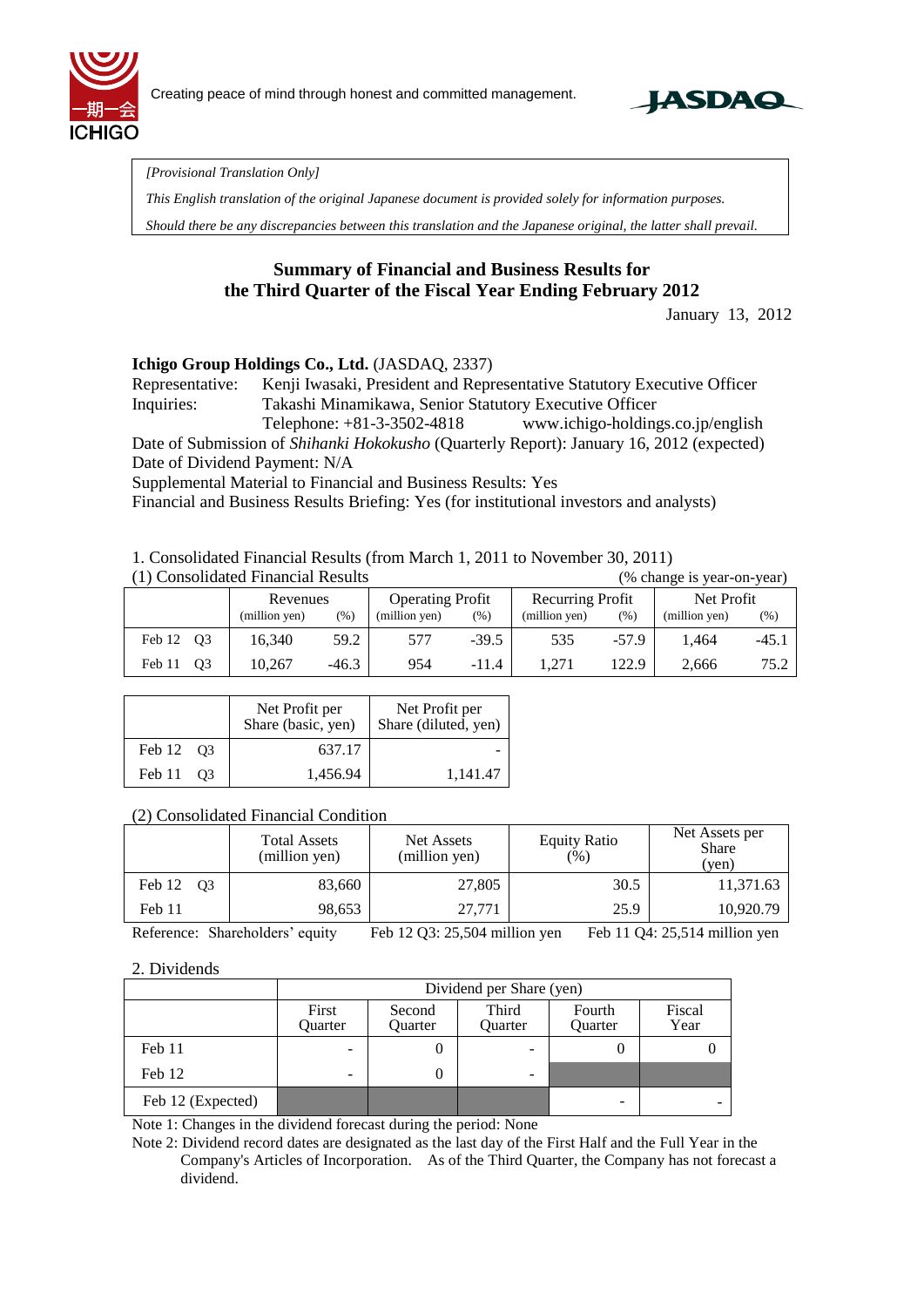### 3. Consolidated Forecast for the Fiscal Year Ending February 2012 (from March 1, 2011 to February 29, 2012)

|                  |                             |        |                                          |         | (% change is year-on-year)        |         |
|------------------|-----------------------------|--------|------------------------------------------|---------|-----------------------------------|---------|
|                  | Revenues<br>(million yen)   | $(\%)$ | <b>Operating Profit</b><br>(million yen) | (% )    | Recurring Profit<br>(million yen) | (% )    |
| <b>Full Year</b> | 16,300                      | 27.7   | 1,000                                    | $-26.0$ | 700                               | $-56.7$ |
|                  | Net Profit<br>(million yen) | (%)    | Net Profit per Share<br>(Yen)            |         |                                   |         |
| <b>Full Year</b> | 1,300                       | 109.5  |                                          | 569.27  |                                   |         |

Note 1: Changes in the forecast during the period: None

Note 2: The forecast for Net Profit per Share has been estimated under the assumption that the number of outstanding shares as of December 31, 2011 is unchanged through the end of the full fiscal year.

#### 4. Others

- (1) Changes in significant consolidated subsidiaries (material changes in scope of consolidation): None
- (2) Application of simplified accounting treatments and accounting treatment specific to interim consolidated financial statements: Yes
- (3) Changes in accounting principles, procedure and presentation
	- (i) Change due to the amendments of accounting principles: Yes
	- (ii) Change due to other than the above: None
- (4) Number of outstanding shares (common shares)
	- (i) Number of outstanding shares including treasury stock  $F_{2}$  12.02

| $FCD$ 12 Q3: | 2,298,012 |
|--------------|-----------|
| Feb $11$ :   | 2,336,559 |

(ii) Number of shares of treasury stock

| Feb 12 Q3: | 55,191 |
|------------|--------|
| Feb $11$ : | 240    |

(iii) Average number of outstanding shares Feb 12 Q3: 2,298,951 Feb 11 O3: 1,830,447

Notes:

Implementation Status of the Quarterly Review Procedures

As of the time of release, this quarterly summary of financial and business results has undergone the review procedures for the quarterly consolidated financial statement under the Financial Instruments and Exchange Act, although technically it is not subject to the quarterly review procedures under the Act.

Explanation on the Appropriate Use of the Earnings Projection

Forward-looking statements contained in this material are based on judgments obtained from information that was available to the Company and the Group as of the announcement date. However, these statements involve risks and uncertainties. Therefore, please note that actual earnings may differ significantly from the described earnings projection as a result of various factors.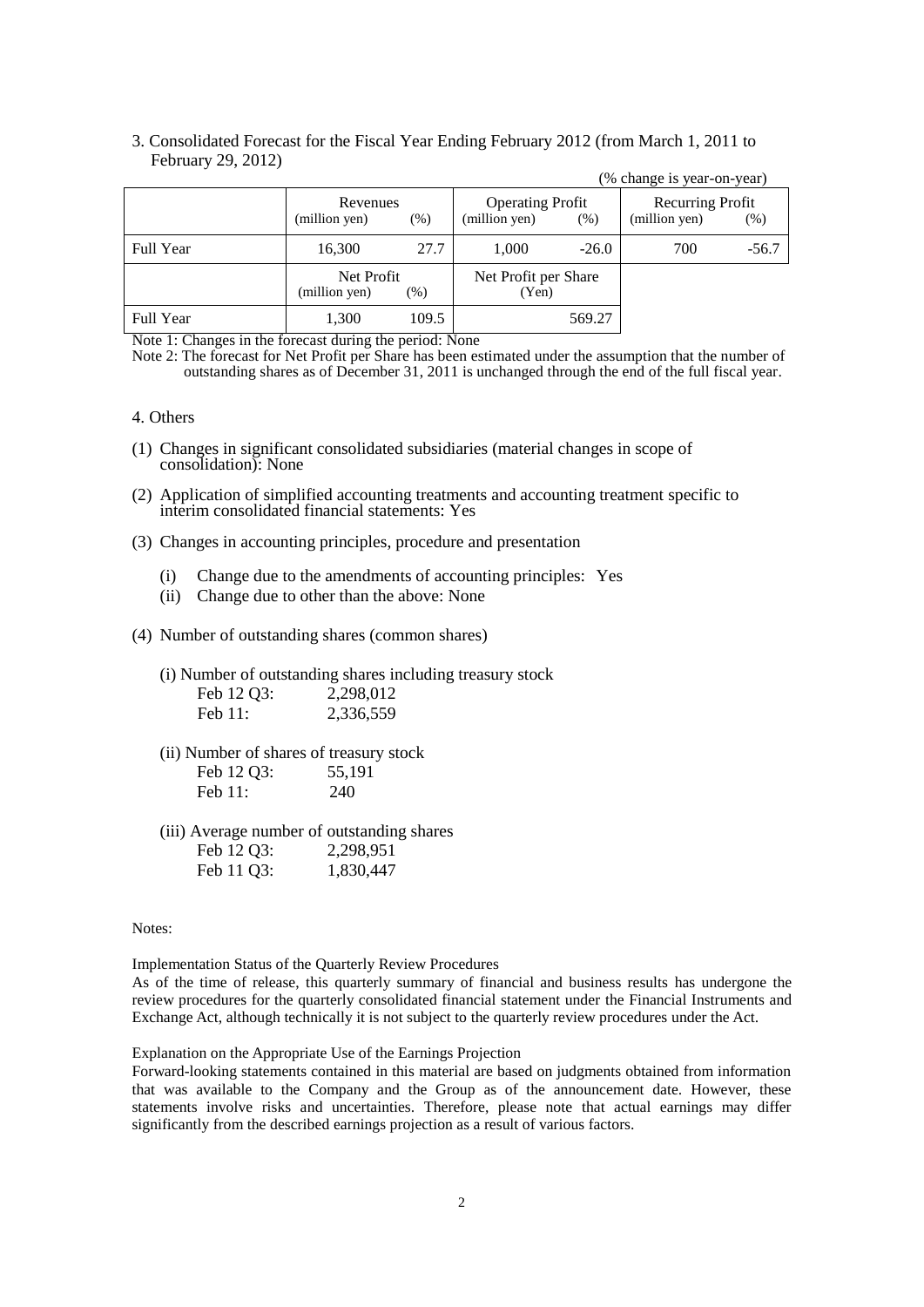## **Consolidated Balance Sheet**

|                                              |                | (Million Yen)    |
|----------------------------------------------|----------------|------------------|
|                                              | Feb 12 Q3      | Feb 11 Full Year |
|                                              | (Nov 30, 2011) | (Feb 28, 2011)   |
| <b>Assets</b>                                |                |                  |
| <b>Current Assets</b>                        |                |                  |
| Cash and cash equivalents                    | 10,595         | 12,343           |
| Trade notes and accounts receivable          | 655            | 696              |
| Operational investments in loans             | 2,327          | 1,135            |
| Operational investments in securities        | 4,265          | 8,035            |
| Real estate for sale                         | 58,152         | 68,823           |
| <b>Others</b>                                | 1,207          | 780              |
| Less: allowance for doubtful accounts        | (2,917)        | (4,600)          |
| <b>Total Current Assets</b>                  | 74,286         | 87,215           |
| <b>Fixed Assets</b>                          |                |                  |
| <b>Tangible Assets</b>                       | 3,082          | 3,178            |
| <b>Intangible Assets</b>                     |                |                  |
| Goodwill                                     | 2,095          | 1,970            |
| <b>Others</b>                                | 28             | 39               |
| <b>Total Intangible Assets</b>               | 2,123          | 2,009            |
| <b>Investments and Other Assets</b>          |                |                  |
| Investments in securities                    | 3,651          | 5,682            |
| Long-term loans receivable                   | 14             | 14               |
| Other investments                            | 637            | 684              |
| Less: allowance for doubtful accounts        | (136)          | (131)            |
| <b>Total Investments and Other Assets</b>    | 4,166          | 6,249            |
| <b>Total Fixed Assets</b>                    | 9,373          | 11,438           |
| <b>Total Assets</b>                          | 83,660         | 98,653           |
|                                              |                |                  |
| <b>Liabilities</b>                           |                |                  |
| <b>Current Liabilities</b>                   |                |                  |
| Trade notes and accounts payable             | 77             | 47               |
| Short-term borrowings                        | 485            | 1,293            |
| Corporate bonds (due within one year)        | 100            | 400              |
| Non-recourse bonds (due within one year)     | 925            | 1,280            |
| Long-term borrowings (due within one year)   | 1,740          | 2,874            |
| Long-term non-recourse loans (due within one | 2,682          | 25,243           |
| year)                                        |                |                  |
| Income taxes payable                         | 53             | 99               |
| Accrued bonuses                              | 214            | 24               |
| Other current liabilities                    | 2,913          | 4,155            |
| <b>Total Current Liabilities</b>             | 9,191          | 35,417           |
| <b>Long Term Liabilities</b>                 |                |                  |
| Long-term borrowings                         | 6,926          | 6,215            |
| Long-term non-recourse loans                 | 36,391         | 25,390           |
| Long-term security deposits received         | 2,949          | 3,392            |
| Negative goodwill                            | 383            | 451              |
| Other long-term liabilities                  | 12             | 13               |
| <b>Total Long Term Liabilities</b>           | 46,663         | 35,463           |
| <b>Total Liabilities</b>                     | 55,854         | 70,881           |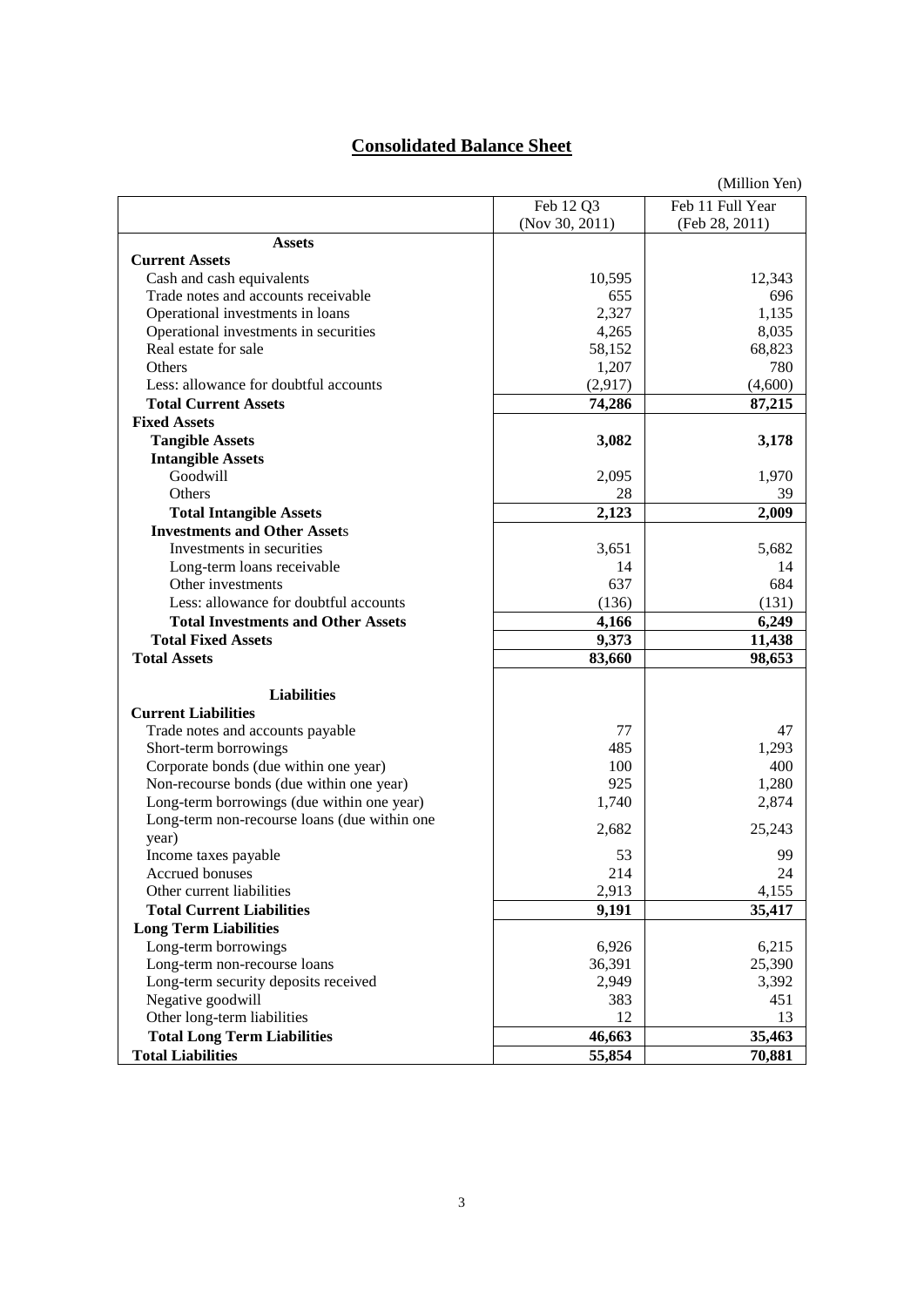|                                                 |                | (Million Yen)    |
|-------------------------------------------------|----------------|------------------|
|                                                 | Feb 12 O3      | Feb 11 Full Year |
|                                                 | (Nov 30, 2011) | (Feb 28, 2011)   |
| <b>Net Assets</b>                               |                |                  |
| <b>Shareholders' Equity</b>                     |                |                  |
| Capital                                         | 18,078         | 18,078           |
| Capital reserve                                 | 2,395          | 2,447            |
| Retained earnings                               | 6,414          | 5,155            |
| Treasury stock                                  | (518)          | (36)             |
| <b>Total Shareholders' Equity</b>               | 26,370         | 25,644           |
| <b>Revaluation and Adjustment</b>               |                |                  |
| Unrealized gain (loss) on other securities, net | (857)          | 362              |
| Foreign currency translation adjustment         | (8)            | (492)            |
| <b>Total Revaluation and Adjustment</b>         | (866)          | (130)            |
| <b>Stock Acquisition Rights</b>                 | 108            | 80               |
| <b>Minority Interests</b>                       | 2,192          | 2,177            |
| <b>Total Net Assets</b>                         | 27,805         | 27,771           |
| <b>Total Liabilities and Net Assets</b>         | 83,660         | 98,653           |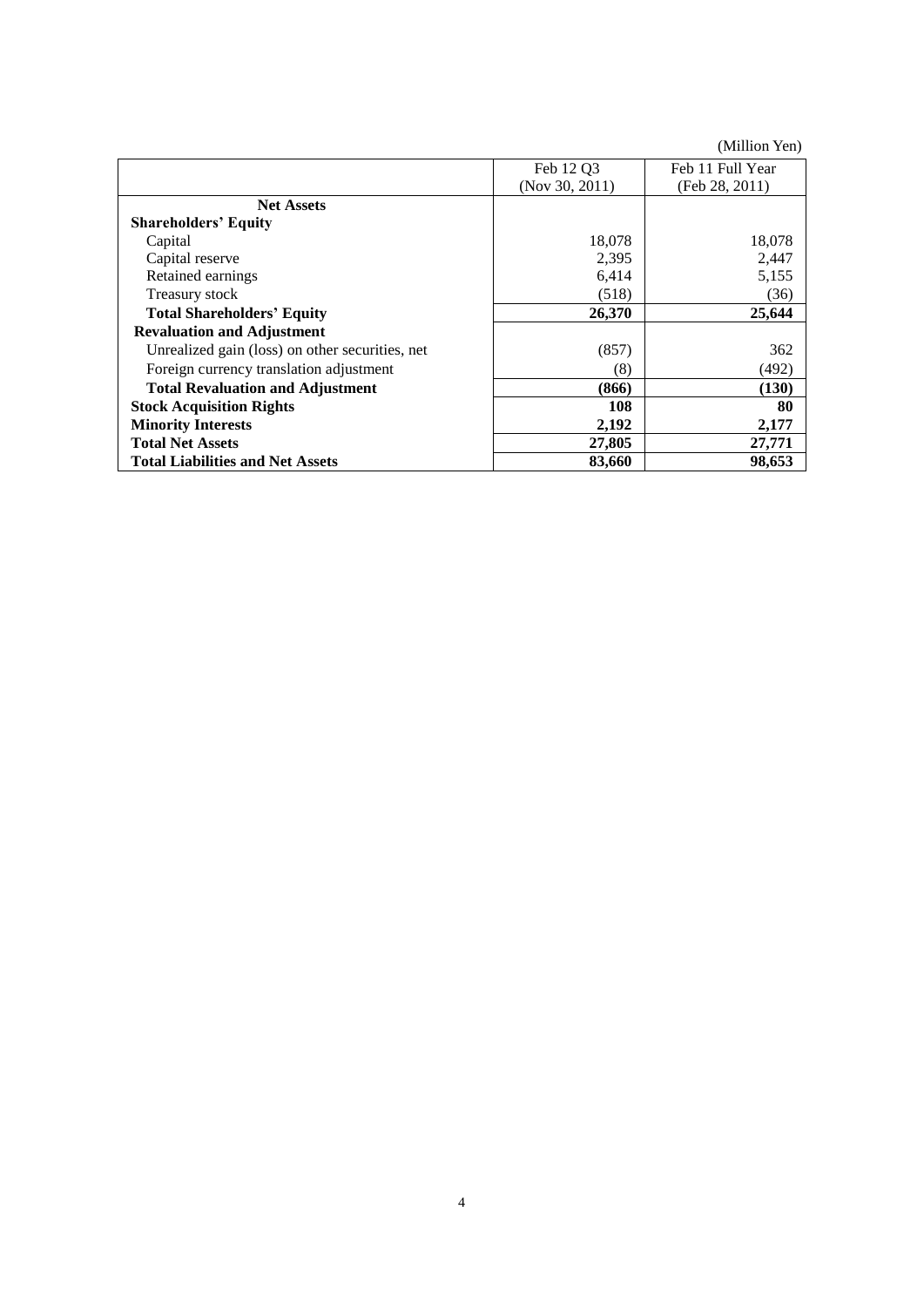## **Consolidated Income Statement**

|                                                 |                    | (Million Yen)     |
|-------------------------------------------------|--------------------|-------------------|
|                                                 | Feb 11 Q3          | Feb 12 Q3         |
|                                                 | (From Mar 1, 2010) | (From Mar 1, 2011 |
|                                                 | To Nov 30, 2010)   | To Nov 30, 2011)  |
| <b>Revenues</b>                                 | 10,267             | 16,340            |
| <b>Cost of Revenues</b>                         | 7,325              | 13,471            |
| <b>Gross Profit</b>                             | 2,941              | 2,868             |
| SG&A                                            | 1,986              | 2,290             |
| <b>Operating Profit</b>                         | 954                | 577               |
| <b>Non-Operating Profit</b>                     |                    |                   |
| Interest income                                 | 32                 | $\Omega$          |
| Dividend income                                 | 11                 | 19                |
| Equity in earnings of affiliates                | 470                | 141               |
| Amortization of negative goodwill               | 67                 | 67                |
| Others                                          | 57                 | 26                |
| <b>Total Non-Operating Profit</b>               | 639                | 256               |
| <b>Non-Operating Expenses</b>                   |                    |                   |
| Interest on debt                                | 273                | 226               |
| Others                                          | 49                 | 72                |
| <b>Total Non-Operating Expenses</b>             | 323                | 298               |
| <b>Recurring Profit</b>                         | 1,271              | 535               |
| <b>Extraordinary Gain</b>                       |                    |                   |
| Gain on sales of investment securities          | 1,556              |                   |
| Gain on sales of equity holdings in affiliates  | 2,344              | 1,173             |
| Others                                          | 93                 | 17                |
| <b>Total Extraordinary Gain</b>                 | 3,995              | 1,190             |
| <b>Extraordinary Loss</b>                       |                    |                   |
| Loss on sales and retirement of fixed assets    |                    | 37                |
| Valuation loss on investments                   |                    | 40                |
| Loss on business liquidation                    | 760                |                   |
| <b>Others</b>                                   | 44                 | 50                |
| <b>Total Extraordinary Loss</b>                 | 804                | 128               |
| <b>Profit before Income Taxes</b>               | 4,461              | 1,597             |
| <b>Income taxes</b>                             | 22                 | 96                |
| <b>Profit before Gain on Minority Interests</b> | ä,                 | 1,501             |
| <b>Gain (Loss) on Minority Interests</b>        | 1,772              | 36                |
| <b>Net Profit</b>                               | 2,666              | 1,464             |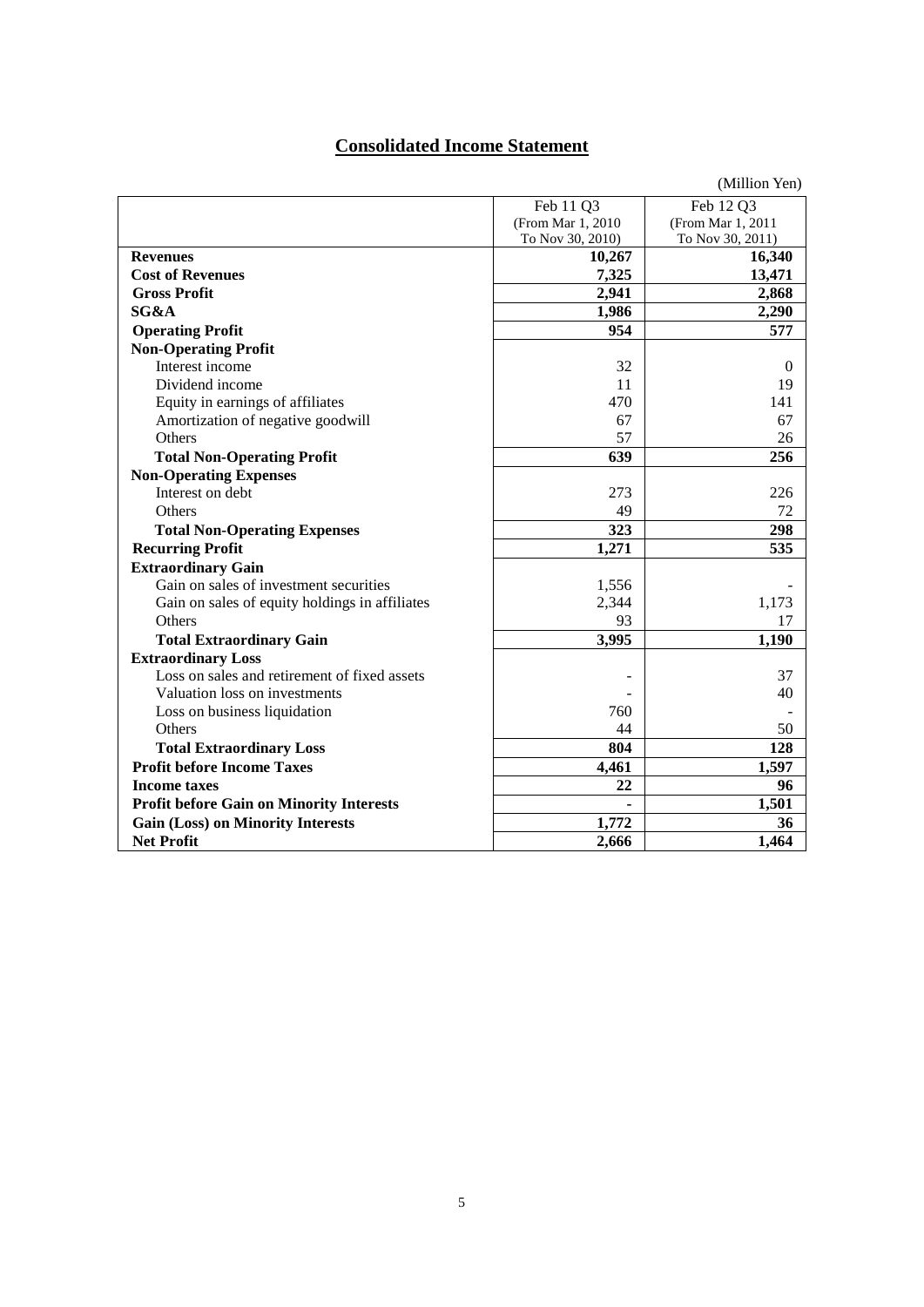## **Consolidated Income Statement**

|                                                 |                   | (Million Yen)     |
|-------------------------------------------------|-------------------|-------------------|
|                                                 | Feb 11 Q3         | Feb 12 Q3         |
|                                                 | (From Sep 1, 2010 | (From Sep 1, 2011 |
|                                                 | To Nov 30, 2010)  | To Nov 30, 2011)  |
| <b>Revenues</b>                                 | 3,156             | 3,610             |
| <b>Cost of Revenues</b>                         | 2,200             | 2,563             |
| <b>Gross Profit</b>                             | 955               | 1,047             |
| SG&A                                            | 685               | 784               |
| <b>Operating Profit</b>                         | 269               | 262               |
| <b>Non-Operating Profit</b>                     |                   |                   |
| Interest income                                 | 9                 | $\Omega$          |
| Dividend income                                 | 8                 |                   |
| Amortization of negative goodwill               | 22                | 22                |
| Others                                          | 25                | 1                 |
| <b>Total Non-Operating Profit</b>               | 65                | 31                |
| <b>Non-Operating Expenses</b>                   |                   |                   |
| Interest on debt                                | 88                | 61                |
| Loss on investments by equity-method affiliates | 7                 |                   |
| <b>Others</b>                                   | 29                | 14                |
| <b>Total Non-Operating Expenses</b>             | 125               | 75                |
| <b>Recurring Profit</b>                         | 209               | 218               |
| <b>Extraordinary Gain</b>                       |                   |                   |
| Gain on sales of investment securities          | 1,556             |                   |
| Others                                          | 54                | 7                 |
| <b>Total Extraordinary Gain</b>                 | 1,611             | 7                 |
| <b>Extraordinary Loss</b>                       |                   |                   |
| Loss on sales and retirement of fixed assets    |                   | 5                 |
| Loss on business liquidation                    | 634               |                   |
| Others                                          | 16                | 1                 |
| <b>Total Extraordinary Loss</b>                 | 650               | 6                 |
| <b>Profit before Income Taxes</b>               | 1,170             | 218               |
| <b>Income taxes</b>                             | 9                 | 49                |
| <b>Profit before Gain on Minority Interests</b> |                   | 169               |
| <b>Gain (Loss) on Minority Interests</b>        | 835               | (2)               |
| <b>Net Profit</b>                               | 325               | 172               |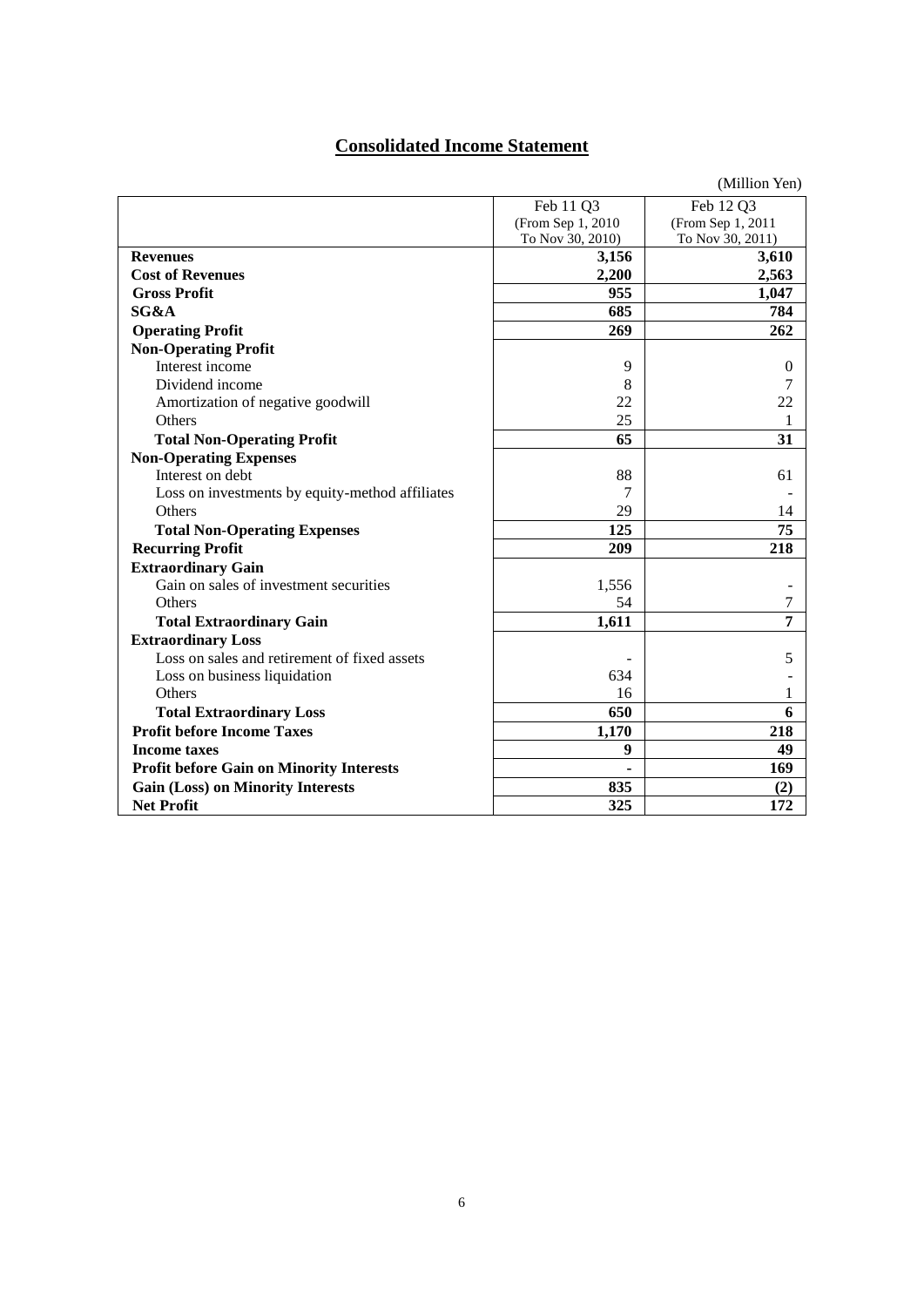## **Consolidated Cash Flow Statement**

|                                                            |                   | (Million Yen)      |
|------------------------------------------------------------|-------------------|--------------------|
|                                                            | Feb 11 Q3         | Feb 12 Q3          |
|                                                            | (From Mar 1, 2010 | (From Mar 1, 2011) |
|                                                            | To Nov 30, 2010)  | To Nov 30, 2011)   |
| <b>Cash Flows from Operating Activities:</b>               |                   |                    |
| Income before income taxes                                 | 4,461             | 1,597              |
| Depreciation                                               | 123               | 118                |
| Share-based compensation expenses                          | 35                | 29                 |
| Amortization of goodwill                                   | 30                | 79                 |
| Amortization of negative goodwill                          | (67)              | (67)               |
| Increase (decrease) in accrued bonuses                     | 180               | 189                |
| Increase (decrease) in allowance for doubtful              | 234               | (3, 497)           |
| accounts                                                   |                   |                    |
| Interest and dividend income                               | (44)              | (20)               |
| Interest payable                                           | 273               | 226                |
| Issuance cost of corporate bonds                           |                   | 47                 |
| Foreign exchange loss (gain)                               | 5                 |                    |
| Equity in earnings of affiliates (gain)                    | (470)             | (141)              |
| Loss (gain) on sales of equity holdings in affiliates      | (2, 344)          | (1,173)            |
| Loss (gain) on sales of investment securities              | (1,556)           |                    |
| Loss (gain) on sales and retirement of fixed assets        | 25                | 37                 |
| Loss (gain) on valuations of investment securities         | $\theta$          |                    |
| Valuation loss on investments                              |                   | 40                 |
| Decrease (increase) in trading notes and receivable        | 113               | 89                 |
| Decrease (increase) in operating loans receivable          | (410)             | 651                |
| Decrease (increase) in operational investments             | (294)             | 3,173              |
| in securities                                              |                   |                    |
| Valuation loss on operational investments<br>in securities | 249               | 88                 |
| Decrease (increase) in operating investment                | (5)               |                    |
| Decrease (increase) in real estate for sale                | 1,651             | 1,426              |
| Valuation loss in real estate for sale                     | 111               | 142                |
| Decrease (increase) in accounts receivable                 | (255)             | (156)              |
| Increase (decrease) in accounts payable                    | 183               | (127)              |
| Increase (decrease) in accrued expenses                    | 189               | 647                |
| Increase (decrease) in security deposits received          | (307)             | (236)              |
| Other, net                                                 | 174               | (366)              |
| Sub-total                                                  | 2,287             | 2,797              |
| Interest and dividend income received                      | 826               | 165                |
| Interest expenses paid                                     | (276)             | (251)              |
| Income taxes paid                                          | (80)              | (139)              |
| <b>Net Cash from (Used for) Operating Activities</b>       | 2,756             | 2,571              |
|                                                            |                   |                    |